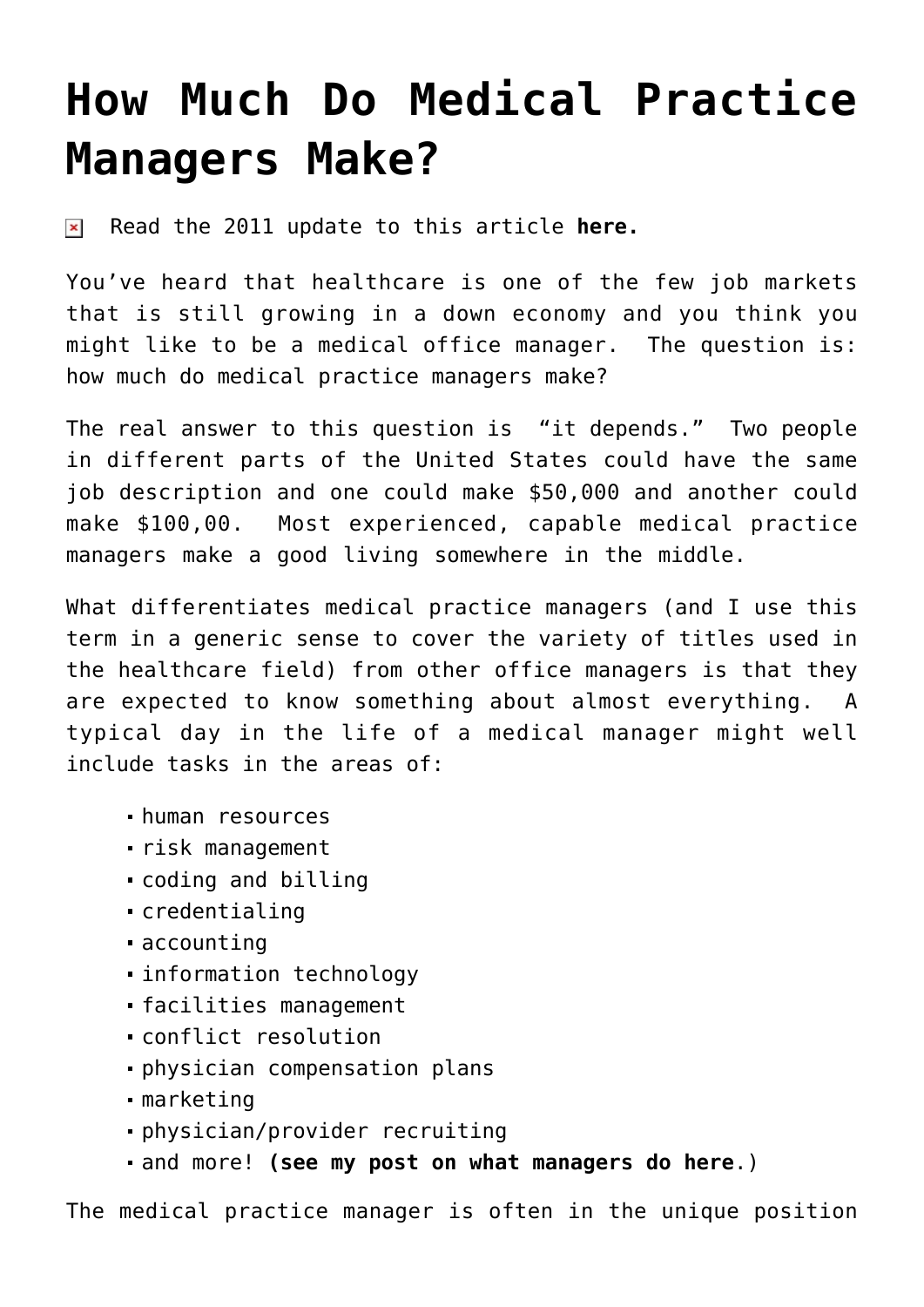of both answering to the owners (physicians) and managing them – a phenomenon not seen in other industries.

What a medical practice manager earns relates to:

- what the decision maker(s) believes the job is worth, or what they're willing to pay
- what a consultant or financial adviser has said the job is worth
- what other local practices are paying their managers
- what the previous manager made

## Factors influencing the posted salary for a position are:

- the specialty or specialties (single-specialty vs multispecialty and primary care vs. sub-specialty care)
- the number of physicians/providers
- the number of sites or ancillary services (imaging, physical therapy , medical spa, ambulatory surgery center)
- hospital-owned vs. non-hospital-owned
- if hospital-owned, how the position is graded, or where it fits in the management structure
- billing in-house or outsourced
- financial soundness of the entity
- the entity's competition in the community
- cost of living factor for region

## Factors that might influence the salary ultimately offered YOU for a position are:

- Years of experience in healthcare management
- Years of experience managing the same or similar specialty
- Years of experience managing the same or similar # of physicians
- Stability of jobs over the past 10-15 years
- Special degrees: Master's, CPA, CPC, Compliance, RN, Lean, Black Belt (Six Sigma)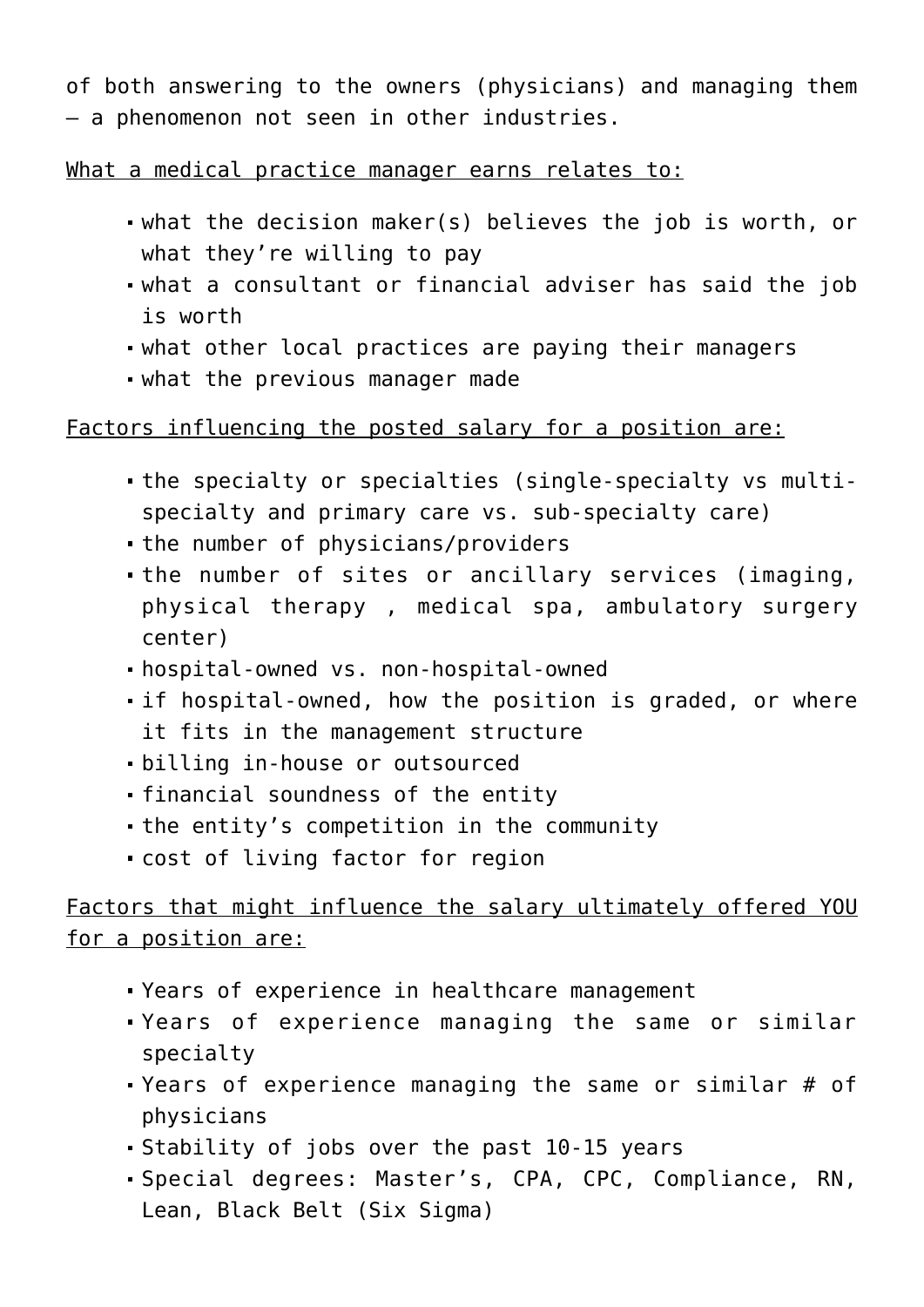- Having installed an EMR (electronic medical record)
- References

## **Where does one look for specific information on what managers make?**

The Bureau of Labor Statistics' (BLS) most recent information reports:

*Median annual wages of wage and salary medical and health services managers were \$80,240 in May 2008. The middle 50 percent earned between \$62,170 and \$104,120. The lowest 10 percent earned less than \$48,300, and the highest 10 percent earned more than \$137,800. Median annual wages in the industries employing the largest numbers of medical and health services managers in May 2008 were:*

| General medical and surgical hospitals | \$87,040         |
|----------------------------------------|------------------|
| Outpatient care centers                | 74,130           |
| Offices of physicians                  | 74,060           |
| Home health care services              | 71,450           |
| Nursing care facilities                | $71,190$ $\vert$ |

According to a 2009 survey by the **[Professional Association of](http://www.pahcom.com) [Health Care Office Management](http://www.pahcom.com)** (PAHCOM), the median salary for health administrators in small group practices is \$56,000; for those in larger group practices with 7 or more physicians the median is \$77,000.

The silver-back of healthcare salary surveys comes from the Medical Group Management Association (MGMA). The Management Compensation Survey is one of the "golden trio" of surveys that I've used throughout most of my professional life. You can view a sample page here: **[Sample Table](http://www.mgma.com/uploadedFiles/Store_Content/Surveys_and_Benchmarking/8618_MC_TOC(1).pdf)** (pdf). The survey information is free if you are a MGMA member and participate in the survey yourself. **[You can purchase the Compensation](http://www.mgma.com/store/mgma-surveys/) [Survey here.](http://www.mgma.com/store/mgma-surveys/)**